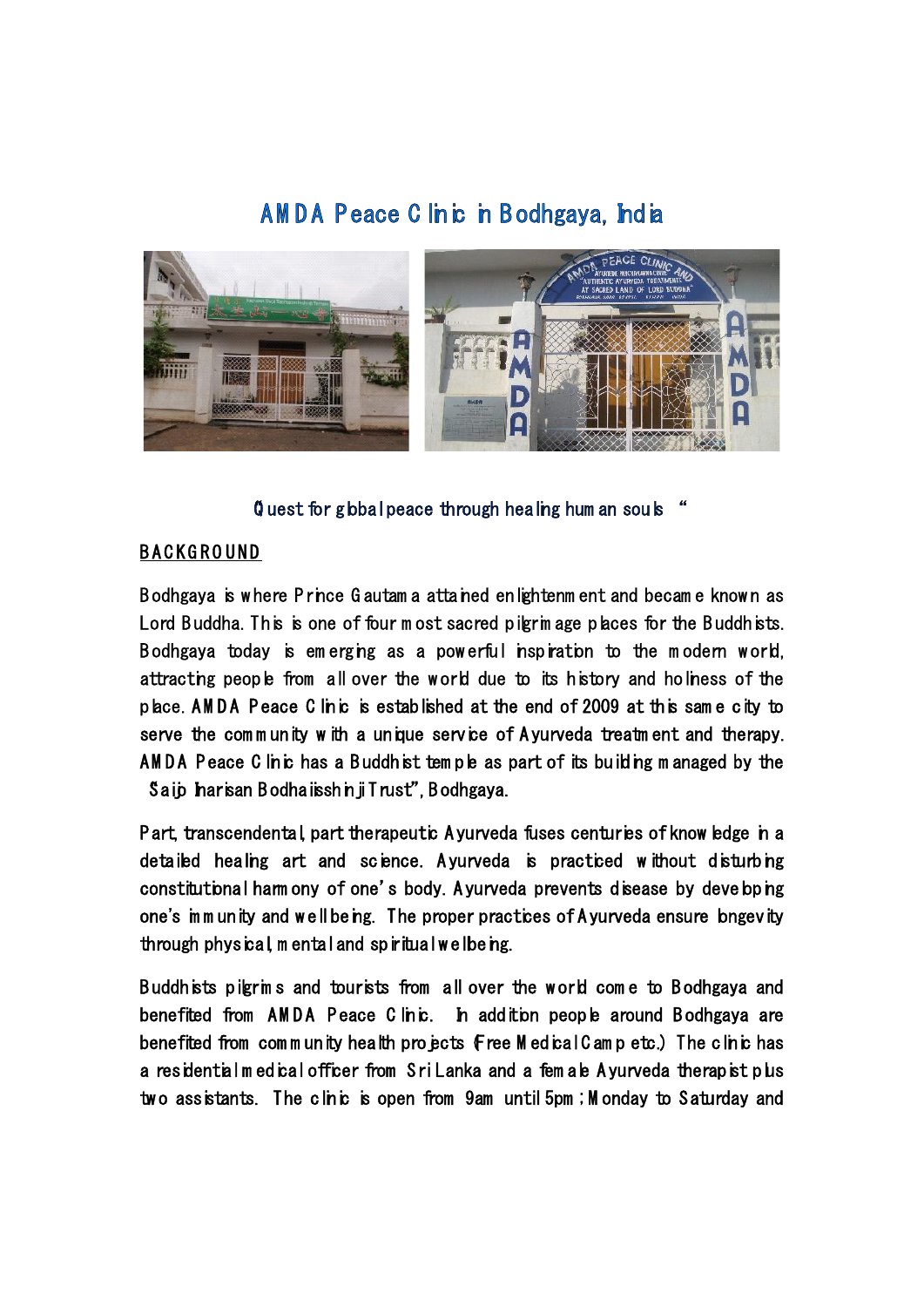the tem ple is open daily from 8am until 5pm for the public.

The clinic charges a m in mum consultation fee of Rs. 30 and the medicines are charged at purchased price. Charges for therapies differ according to the type and tim e of service provided. In addition local residents get the service at a discount rate. From its inauguration, the clinic has seen about 500 people seeking A yurveda therapy from 24 different countries, namely Australia, B elgium, B razil, Canada, France, Germ any, Hong Kong, India, Israel, Italy, Japan, Korea, Malaysia, Nepal, Poland, Russia, Singapore, Spain, Sri Lanka, Sw eden, Sw itzerland, Thailand, T bet and USA. During the peak season the clinic gets inundated w ith the request for A yurveda m assage therapy peaking at m ore than 85 per m onth (D ec. 2010) at tim es.

## **R ecent A ctivities**

A part from the daily activities and on top of regular free medical camps, AMDA Peace C linic has conducted m any other activities for the community.

**• AMDA Talent Show** 

The objective of the event is to give opportunities for the youngsters in B odhgaya to show their inherent skills and talents and to enhance the spirit of creativity of children around AMDA Peace C linic. It also makes bridge between the local com m unity and Saijyo harisan Trust. The talent show is usually conducted at the clinic building and there were about 20 students from the surrounding area were selected to show their talents during the last event. At the end of the event each perform er receives a sm all gift.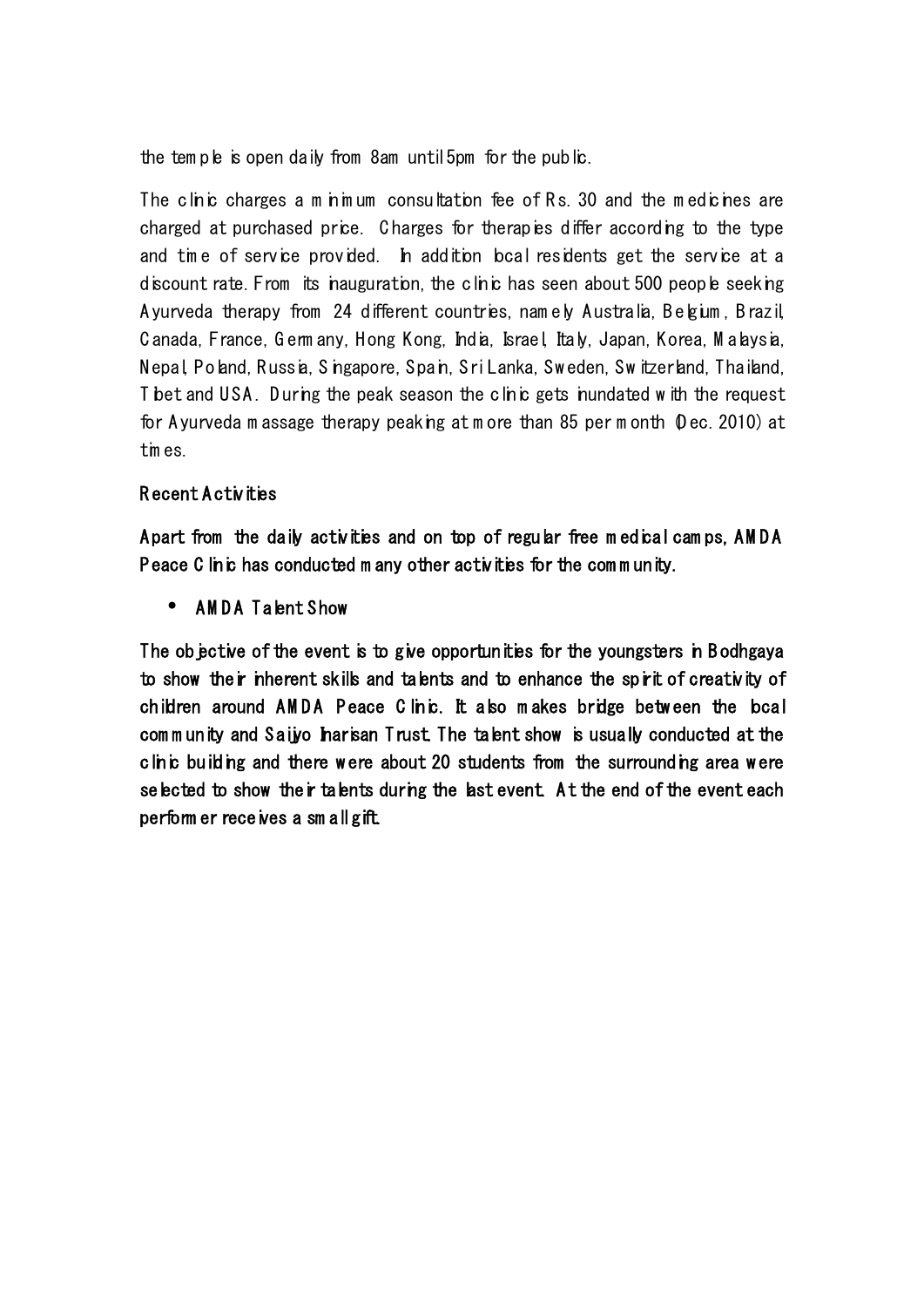

**C om m unity H ealth A ctivities**

AMDA Peace C linic team has engaged in community health activities not only to enhance the quality of health of the underprivileged community but also to inculcate them w ith the value of education. AMDA has realized that the girls in these villages are reluctant to continue their studies. By promoting education and know ledge am ongst them, not only help the individuals but also will help m any generation to come. During the assessment the team observed that there are a bt of m atters that need to be addressed regarding their hygiene such as lack of sanitary facilities.



**A M D A N utrition P rogram**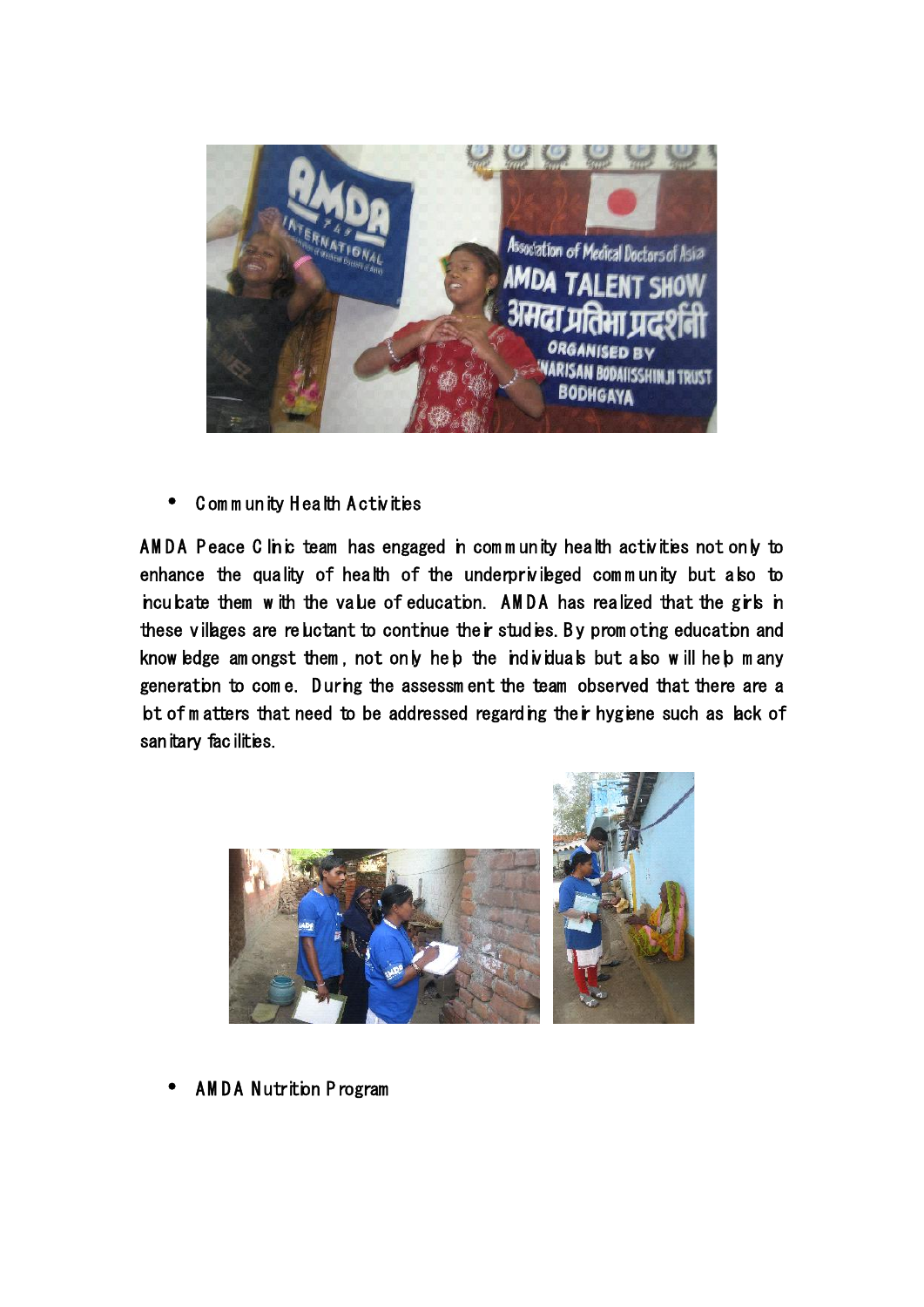This program was initiated in 2010 after hearing the story of the infant in the follow ing photograph. The infant's mother had committed suicide due to a personal m atter and his father had to leave hom e for w ork early m orning to provide for his home. The infant is suffering from mahutrition and AMDA Peace C linic is offering nutrition assistance to the infant every month.



**C left Lip & C left P alate O peration**

AMDA Peace C linic conducted an assessment in the neighboring villages of Bodhgaya and identified about 10 cases of cleft lip & cleft palate. W ith the assistance from a surgeon from Sm iles Hospital, V aranasi, a screening w as done at AMDA Peace C linic. Surgeon selected 8 patients for the operation and AMDA organized the transport of patients to V aranasi.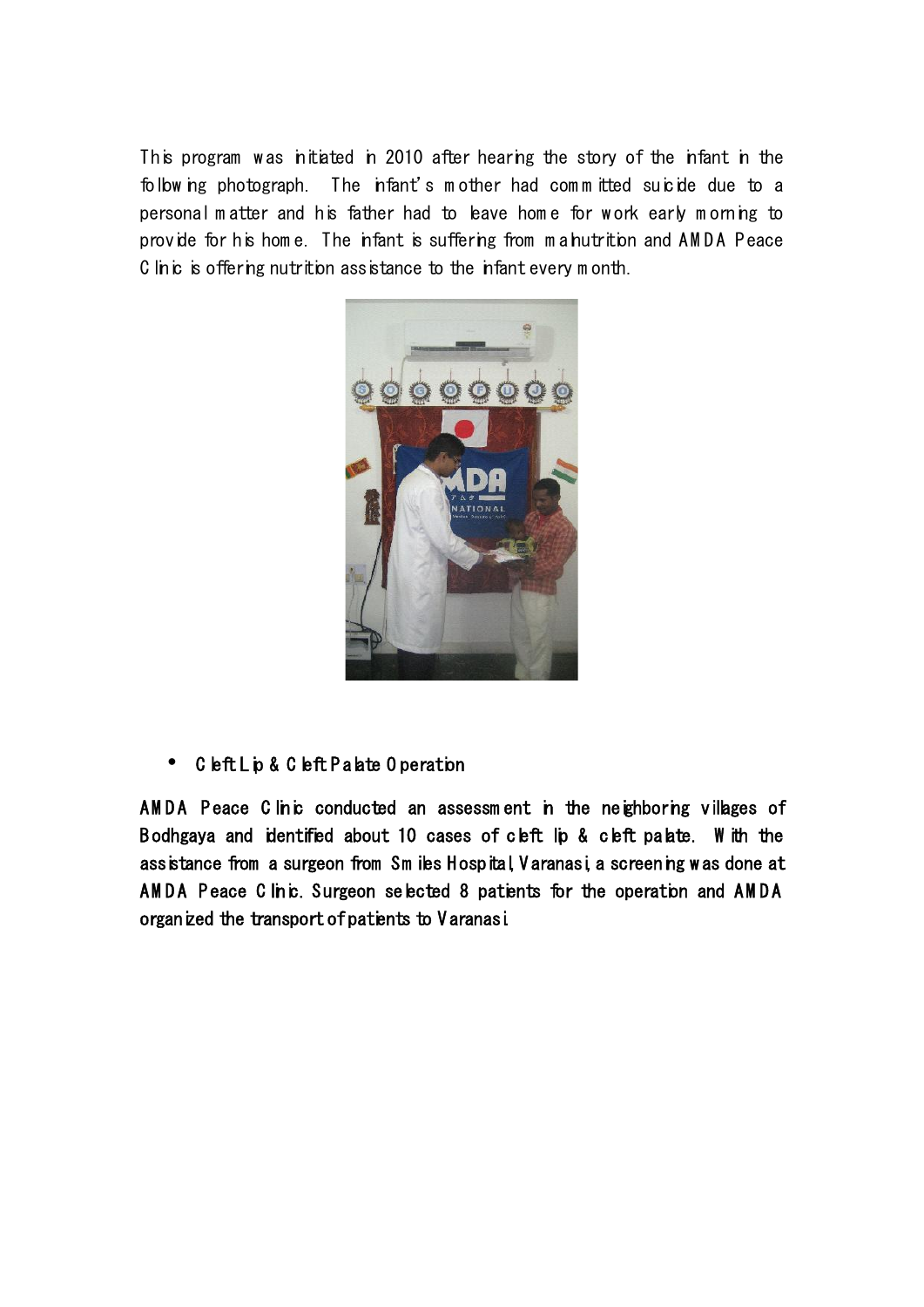

W ickram Kum ari before and after her Surgery



R aki Kum ari before and after her Surgery

**D istribution of S tationeries for the U nderprivileged S chool C hildren**

Saddam m a School is situated 3 km aw ay from AMDA Peace C linic. Staff of AMDA Peace C linic heard that this school is run by the contributions from one fam ily. At present the school is facing problems and struggling to convert it in to a sustainable standard. When AMDA clinic received some pencils from the head office in Japan, the clinic staff immediately decided to distribute them. A lthough it is a sm all help, their sm iling faces were enough to convey their gratitude.